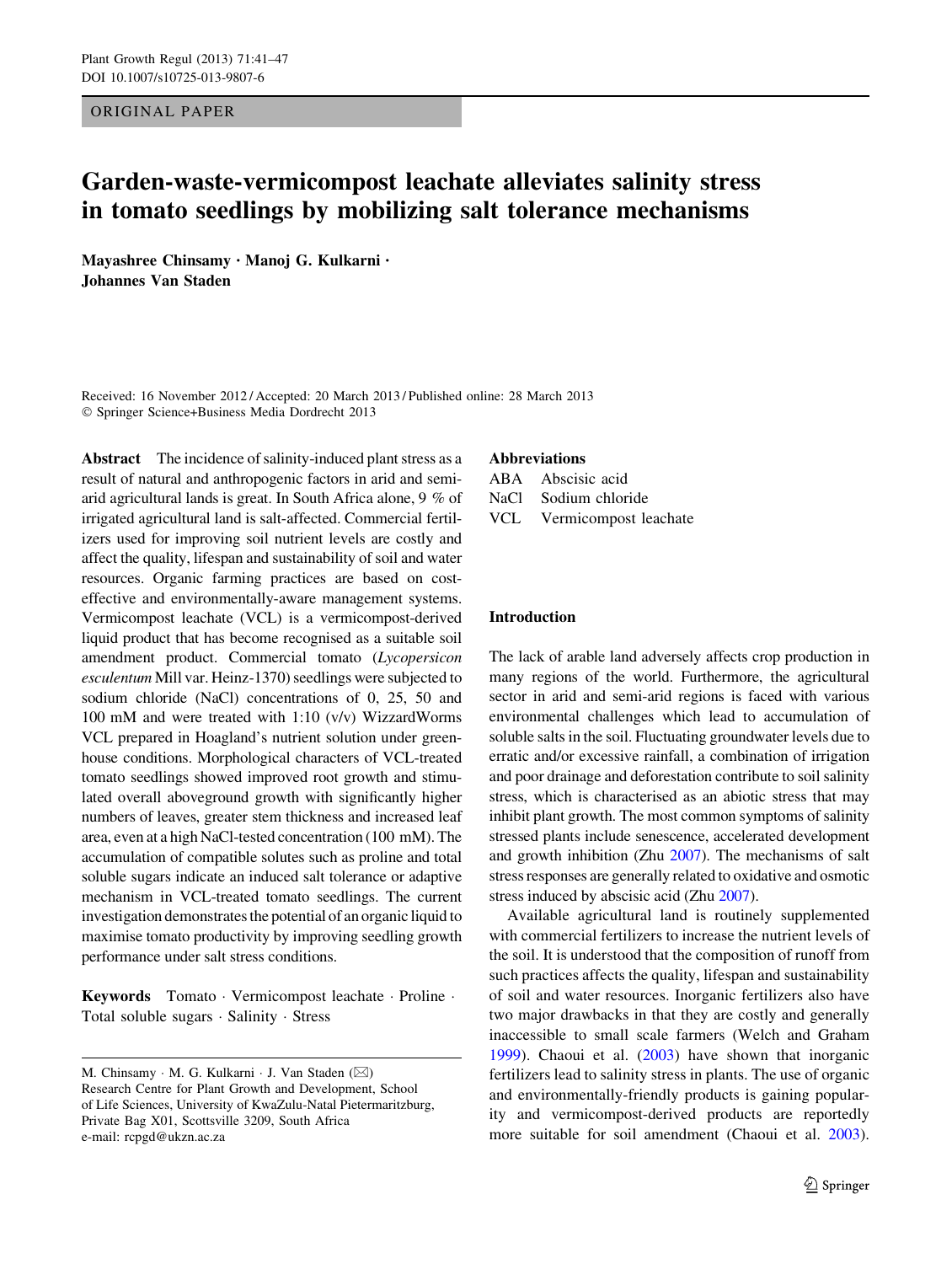Vermicompost and its liquid by-products may therefore be further defined as ecologically-aware nutrient resources (Tomati et al. [1990](#page-6-0); Bachman and Metzger [2008](#page-6-0); Wang et al. [2010\)](#page-6-0).

Vermicompost leachate (VCL) is an organic liquid produced from earthworm digested material and earthworm casts during the vermicomposting process. It essentially improves agronomic and horticultural crop performance, increases soil plant growth hormone and enzyme content and microbial populations (Chaoui et al. [2003](#page-6-0)). The earthworm casts present in vermicompost also contain nitrogen, carbon, phosphorous, potassium, calcium and magnesium as available resources. Aremu et al. [\(2012](#page-6-0)) and Arthur et al. [\(2012](#page-6-0)) have demonstrated the beneficial effects of vermicompost leachate in commercially important crops such as banana and tomato respectively. Chaoui et al. ([2003\)](#page-6-0) reported decreased salinity stress with the addition of earthworm casts compared to conventional compost treatments. They concluded that earthworm-cast-treatment provides an efficient source of nutrients to plants.

Tomato is ranked the second-most important crop globally (FAO [2010\)](#page-6-0). The agronomic importance of tomatoes is embodied in the nutritive and functional value of this crop. However, tomato is moderately sensitive to salinity (Ayers and Westcot [1985\)](#page-6-0) and negative effects of salinity on seed germinability and vegetative growth have been reported (Cuartero and Fernández-Muñoz [1999](#page-6-0)). More specifically, root biomass and shoot growth were reduced. Similar reports on salinity stress responses in tomato show reduced stem and leaf dry weights, leaf area and stem thickness (Cruz and Cuartero [1990](#page-6-0); Van Ieperen [1996\)](#page-6-0). The beneficial effect of VCL under deficiency of macroelements on tomato seedlings was recently reported by Arthur et al. [\(2012](#page-6-0)). However, no studies have been reported so far on the effects of VCL on tomato seedlings under salinity stress, which is one of the major causes affecting its productivity. This study highlights the potential of VCL for enhancing the growth of tomato seedlings under salinity stress.

## Materials and methods

## Plant material and NaCl treatments

Commercial tomato (Lycopersicon esculentum Mill var. Heinz-1370) seeds purchased from McDonald Seeds, Pietermaritzburg, South Africa were used in salinity stress experiments. Vermicompost-leachate derived from gardenwaste using red earthworm Eisenia fetida was purchased from WizzardWorms, Rietvlei, KwaZulu-Natal, South Africa. The average pH (7.82) and macro- and micronutrient content of the VCL as per dry matter basis (nitrogen: 2.26 %, phosphorus: 0.99 %, potassium: 0.64 %, calcium: 2.52 % and sodium: 631.03 mg  $kg^{-1}$ ) was provided by the manufacturer. Hoagland's nutrient solution (50 %) was used as a nutrient medium. Three tomato seeds were sown in a 100 ml plastic pot at a depth of 1 cm in perlite. After 15 days, two seedlings were uprooted and a single seedling was retained in the pot. One-month-old seedlings were treated with or without VCL (1:10 v/v) at NaCl concentrations of 0, 25, 50 and 100 mM prepared using the Hoagland's nutrient solution. The experiment was conducted in a greenhouse with 60  $\pm$  5 % relative humidity at  $22/15$  °C day/night temperature and average midday photosynthetic photon flux density of 450  $\mu$ mol m<sup>-2</sup> s<sup>-1</sup>. Tomato seeds were treated once a week for the first 4 weeks. Thereafter, seedlings were treated twice weekly until termination of the experiment. The experiment had four replicates of five pots each. Morphological data of 10-week-old tomato seedlings, which included length and weight of shoot and root, stem thickness, number of leaves and leaf area were recorded. Harvested material was ovendried at 70  $\pm$  2 °C for 72 h to determine dry weights (shoot and root).

Determination of physiological parameters

Photosynthetic pigment (chlorophyll  $a$ ,  $b$  and total chlorophyll) content was extracted by homogenising fresh leaf samples of treated and control seedlings (5 g) in 80 % acetone (20 ml) using a homogeniser (Jane and Kunkel IKA-Labortechnik Ultra-Turrax T25). The resultant solution was filtered through Whatman No. 1 filter paper (70 mm) using 80 % acetone (10 ml) to rinse the residue on the filter paper. The volume of filtrate was adjusted to 50 ml using 80 % acetone and the optical density was measured at 645 and 663 nm. The chlorophyll pigment content (mg  $g^{-1}$  tissue) was estimated using the formulae below:

Chlorophyll 
$$
a(C_a) = [12.7(A_{663}) - 2.69(A_{645})]
$$
  
\n $\times \text{Vol} \times (0.001) \times \text{W}$   
\nChlorophyll  $b(C_b) = [22.9(A_{645}) - 4.68(A_{663})]$   
\n $\times \text{Vol} \times (0.001) \times \text{W}$   
\nTotal chlorophyll =  $[20.2(A_{645}) + 8.02(A_{663})]$   
\n $\times \text{Vol} \times (0.001) \times \text{W}$ 

where, A is the absorbance, Vol is the total volume of filtrate, and W is the weight of the leaf material.

Proline content was determined using the sulfosalicylic acid method (Bates et al. [1973](#page-6-0)). Fresh leaf samples (0.4 g) were homogenised with 3 % sulfosalicylic acid (5 ml) and boiled for 10 min. An aliquot of the resultant supernatant (2 ml) together with distilled water (2 ml), glacial acetic acid (2 ml) and 4 ml of acid-ninhydrin (1.25 g ninhydrin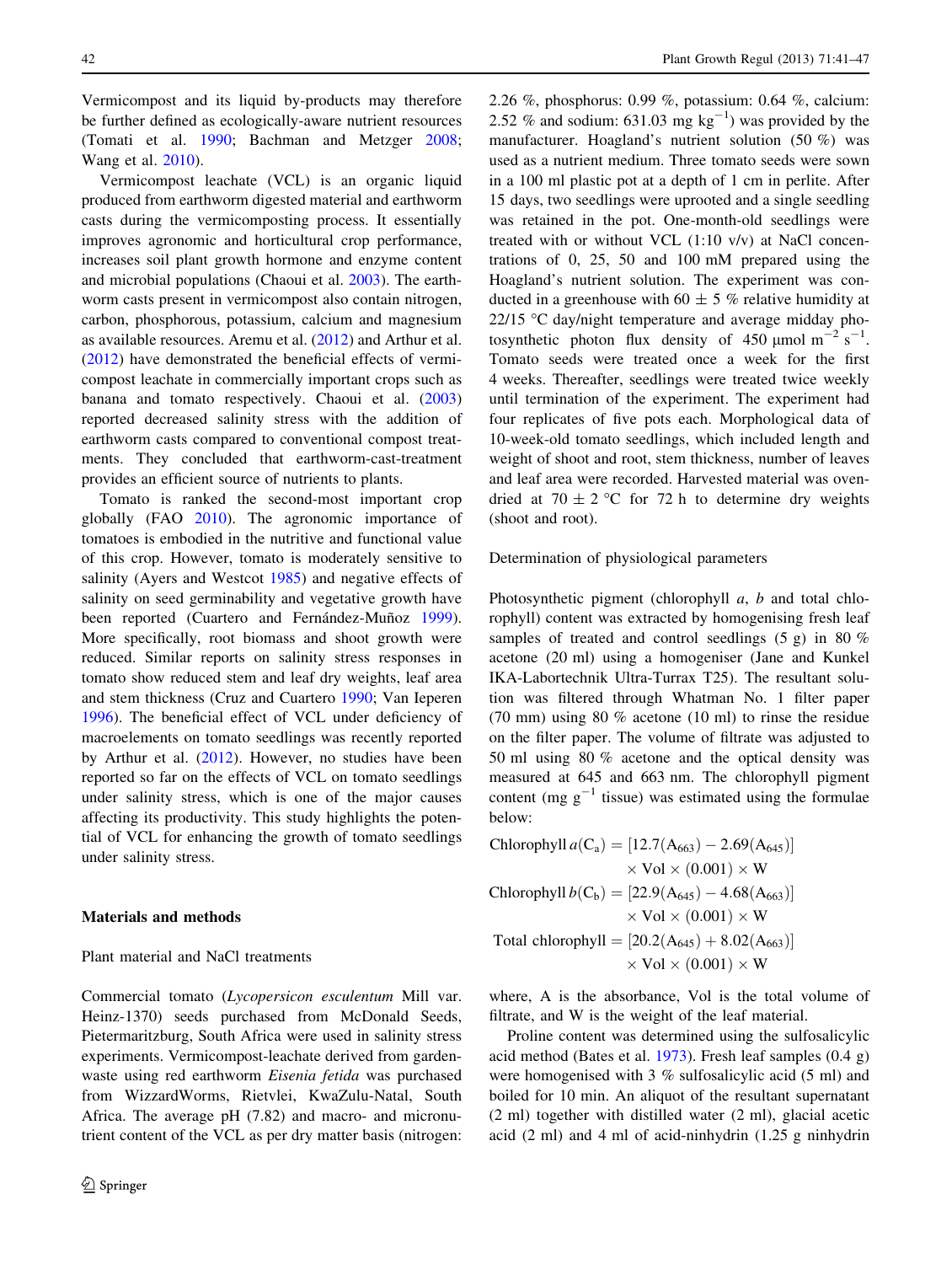warmed in 30 ml glacial acetic acid and 20 ml 6 M phosphoric acid) was boiled for 60 min and thereafter cooled on ice to stop the reaction. Toluene (4 ml) was added to the cooled solution, which was vortexed and allowed to stand for 30 min at room temperature  $(\approx 23 \text{ °C})$ . The optical density of the upper phase was measured at 520 nm, using 1 ml toluene as blank.

Total soluble sugar content was determined using the anthrone method, where leaf sugars were extracted with 80 % ethanol (4 ml) at 80 °C for 40 min followed by centrifugation at  $2,000 \times g$  for 15 min (Men and Liu [1995](#page-6-0)). The leaf sugar ethanol extract (0.1 ml) was reacted with 3 ml anthrone reagent  $[0.2$  g anthrone in 100 ml  $H_2SO_4$ (1:0.4 v/v)] in a boiling water bath for 10 min. Total soluble sugar content was estimated by measuring the optical density of cooled samples at 625 nm.

#### Statistical analysis

One-way analysis of variance (ANOVA) was performed on all data sets using GenStat statistical package for Windows (GenStat<sup>®</sup> 14th, VSN International, Hemel Hempstead, UK). The mean values were separated using Duncan's multiple range test ( $P = 0.05$ ), as indicated by letters in the table and figures.

# **Results**

# Morphological parameters

Ten-week-old tomato seedlings were significantly improved in VCL-supplemented salt solutions prepared with Hoagland's nutrient solution (Table [1](#page-3-0); Fig. [1](#page-3-0)). With the exception of 50 mM NaCl treatment, control, 25 and 100 mM salt solutions supplemented with VCL produced morphologically superior tomato seedlings in terms of number of leaves, stem thickness and leaf area when compared to the respective controls (Table [1](#page-3-0)). Shoot length was significantly increased in all VCLtreated seedlings across all tested salt concentrations (Fig. [1](#page-3-0)a). Shoot fresh weight of tomato seedlings was significantly higher in VCL supplemented salt solutions (Fig. [1c](#page-3-0)), with the most significant increase in shoot dry weight (432 mg) at 25 mM NaCl (Fig. [1e](#page-3-0)). Addition of VCL significantly increased shoot fresh (4.7  $\pm$  0.26 g) and dry weights (711  $\pm$  53 g) at 100 mM NaCl compared to the controls (Fig. [1](#page-3-0)c, e). The only significant increase in tomato seedling root length was recorded at 100 mM salt concentration (Fig. [1](#page-3-0)b).

## Physiological parameters

Vermicompost leachate-treated seedlings had a significantly higher photosynthetic pigment content with the exception of chlorophyll a content at 100 mM NaCl (Fig. [2a](#page-4-0)–c). There was a general decline in chlorophyll  $\alpha$ and total chlorophyll content in control and VCL-treated seedlings between 25 and 100 mM NaCl (Fig. [2a](#page-4-0), c). At 50 mM NaCl, chlorophyll b content of VCL-treated seedlings was increased significantly to  $1.315 \pm 0.01$  mg g<sup>-1</sup> in comparison to all other treatments.

In comparison to the respective controls, there was significantly greater accumulation of low-molecular compatible solutes such as proline and total sugars in VCL-treated seedlings between 25 and 100 mM NaCl. Increasing salt concentrations increased accumulation of total sugars in VCL-treated seedlings (Fig. [2](#page-4-0)d). A similar trend was observed for proline content (Fig. [2](#page-4-0)e). The greatest significant increase in proline (Fig. [2e](#page-4-0)) and total sugars (Fig. [2](#page-4-0)d) between control and treated tomato seedlings was at 100 mM NaCl.

#### Discussion

In this study, the adverse effects of salt stress on root development were evident (Fig. [1d](#page-3-0), f). The application of VCL facilitated recovery, so that at 100 mM NaCl root dry weight was similar to that of control seedlings, experiencing no salt stress  $(80 \pm 5 \text{ mg})$  (Fig. [1](#page-3-0)f). There was increased root density (indicated by root fresh and dry weight) (Fig. [1](#page-3-0)d, f) in VCL-treated tomato seedlings as compared to the control seedlings. This implies an increase in root surface area, which would have enhanced nutrient uptake thereby stimulating seedling growth and development. Osmotic stress as a result of high salinity has a greater effect on leaf growth than on root growth (FAO Land and Nutrition Management Service [2008](#page-6-0)). Mahajan and Tuteja ([2005\)](#page-6-0) interpret the adaptive mechanism as a response to reduce transpiration where processes such as leaf senescence and abscission are accelerated under such stresses. Tomato shoot dry weight increased remarkably at all tested salt concentrations with the addition of VCL (Fig. [1](#page-3-0)e). The improved root capacity in VCL-treated seedlings may have led to the enhanced aboveground growth parameters (Fig. [1](#page-3-0)a; Table [1\)](#page-3-0). Common problems associated with inorganic fertilizers such as loss of soil nutrients due to leaching and salinity-induced stress can be averted by using earthworm casts as a soil amendment alternative. In closed systems, earthworm cast treatments improved soil porosity which allowed for improved root growth and development (Chaoui et al. [2003](#page-6-0)). The growth potential of VCL-treated tomato seedlings was increased with a significantly higher number of leaves, improved stem thickness and increased leaf area at a higher concentration of NaCl (100 mM). Vermicompost leachate-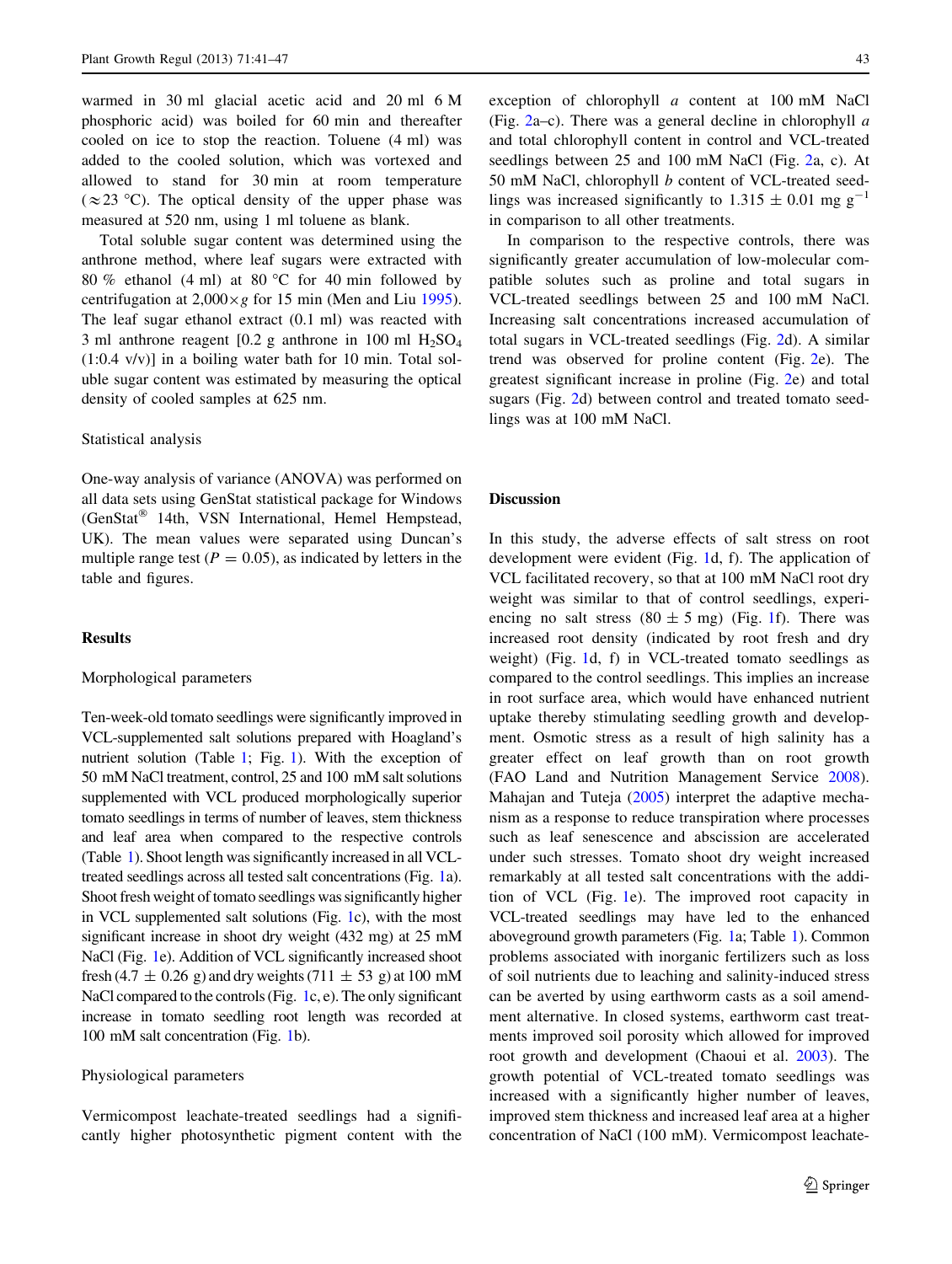<span id="page-3-0"></span>

|  |  |  |  | Table 1 Effect of vermicompost leachate (1:10 v/v) on aboveground growth parameters of tomato seedlings (10-weeks-old) under salinity stress |  |
|--|--|--|--|----------------------------------------------------------------------------------------------------------------------------------------------|--|
|--|--|--|--|----------------------------------------------------------------------------------------------------------------------------------------------|--|

| Treatment                                            | Leaves (no)       | Stem thickness (mm) | Leaf area $\text{cm}^2$ |
|------------------------------------------------------|-------------------|---------------------|-------------------------|
| Control                                              | $7.4 \pm 0.21$ bc | $3.13 \pm 0.15$ cd  | $81 \pm 7$ bc           |
| 25 mM NaCl                                           | $7.3 \pm 0.10c$   | $3.19 \pm 0.11c$    | $82 \pm 5$ bc           |
| 50 mM NaCl                                           | $7.9 \pm 0.20$ ab | $3.17 \pm 0.13$ cd  | $81 \pm 7$ bc           |
| 100 mM NaCl                                          | $6.9 \pm 0.16c$   | $2.83 \pm 0.08d$    | $61 \pm 4c$             |
| $Control + VCL (1:10 v/v)$                           | $8.3 \pm 0.16a$   | $3.67 \pm 0.12$ ab  | $116 \pm 11a$           |
| $25 \text{ mM NaCl} + \text{VCL} (1:10 \text{ v/v})$ | $8.3 \pm 0.13a$   | $3.79 \pm 0.08a$    | $117 \pm 6a$            |
| 50 mM NaCl + VCL (1:10 v/v)                          | $8.1 \pm 0.22a$   | $3.45 \pm 0.13$ abc | $100 \pm 10ab$          |
| 100 mM NaCl + VCL $(1:10 \text{ v/v})$               | $8.1 \pm 0.19a$   | $3.35 \pm 0.08$ bc  | $88 \pm 4b$             |

Mean values ( $\pm$ SE) in a column with different letters are significantly different according to Duncan's multiple range test ( $P = 0.05$ )

Fig. 1 Effect of vermicompost leachate (1:10 v/v) on shoot and root growth parameters of tomato seedlings (10-weeks-old) under salinity stress. Bars (±SE) with different letters are significantly different according to Duncan's multiple range test ( $P = 0.05$ )

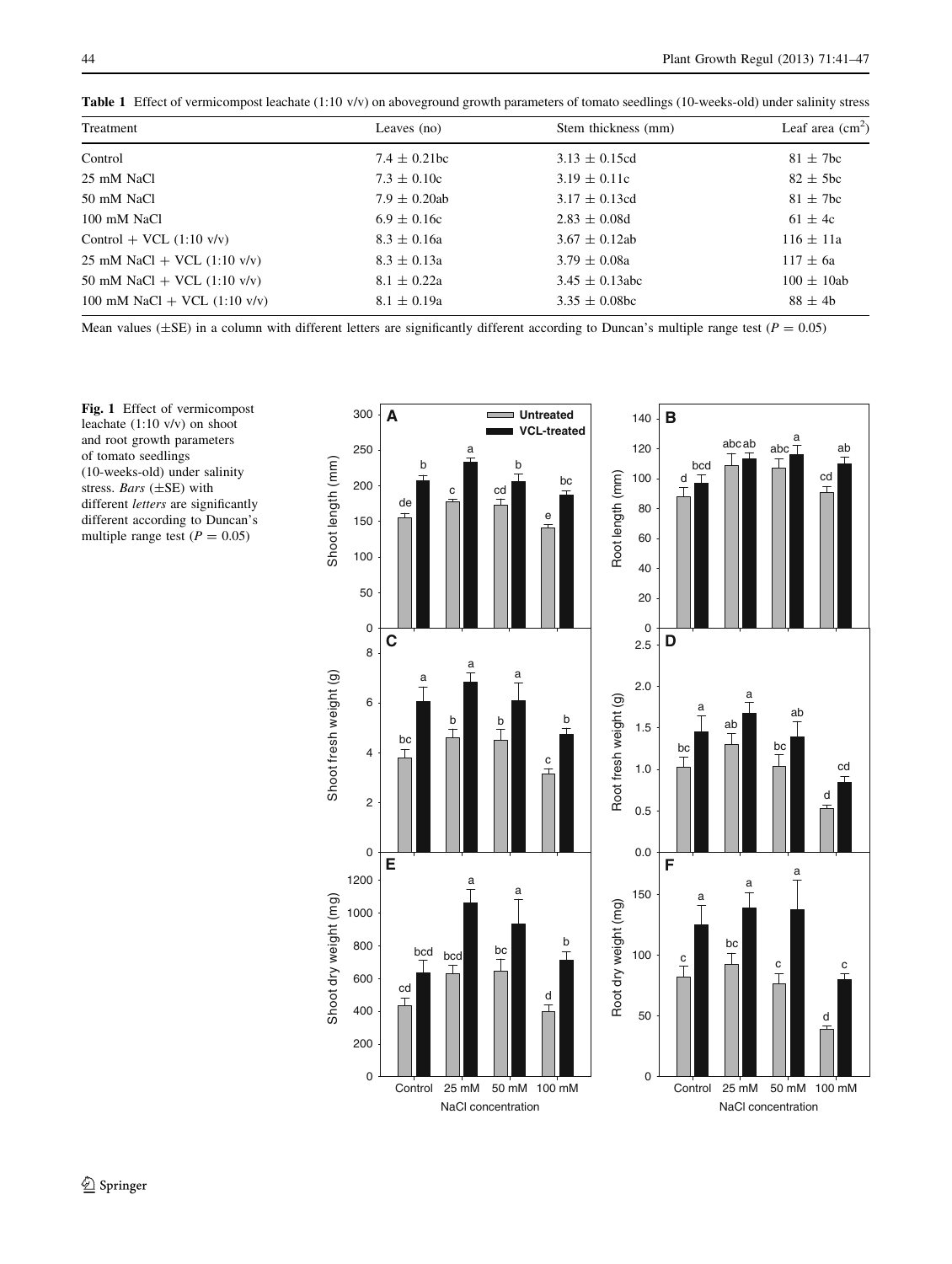<span id="page-4-0"></span>Fig. 2 Effect of vermicompost leachate (1:10 v/v) on physiological parameters of tomato seedlings (10-weeks-old) under salinity stress. Symbols  $(\pm SE)$  with different *letters* are significantly different according to Duncan's multiple range test ( $P = 0.05$ )



treated tomato seedlings performed better under salinity stress with well developed vegetative structures.

Plant uptake of water and nutrients is compromised due to the low water potential created in regions with accumulated soluble salts resulting in salinity and drought stress. The resultant osmotic stress causes accumulation of  $Na<sup>+</sup>$  ions which disrupt ionic equilibrium of the cells; affect enzyme function, inhibit cell division and growth, and decreases rate of photosynthesis (Mahajan and Tuteja [2005](#page-6-0)). This effect is countered by the presence of ions such as  $K^+$  and  $Ca^{2+}$ . Increased cytosolic  $Ca^{2+}$  concentration induced by salinity stress signals, salt tolerance or adaptive mechanisms in plants. Earthworm casts present in vermicompost are sources of essential ions such as  $K^+$ and  $Ca^{2+}$ . The comparable calcium content to nitrogen content may have contributed to the increased cytosolic concentration in treated tomato seedlings; and could explain the higher salt tolerance in these samples. Calcium ions are known to stabilise cell membranes and improve nutrient uptake in plants under salinity stress, which suggests an induced salt tolerance mechanism. Previously hypersensitive conditions of some salt-stressed plants were corrected by adding  $Ca^{2+}$  (Liu and Zhu [1998](#page-6-0)).

Cellular metabolic processes induced by salinity stress, stimulate the synthesis of compounds such as proline which is involved in protecting and maintaining cell membranes and osmotic potential (Mahajan and Tuteja [2005](#page-6-0)). Proline accumulation in response to salt stress has previously been documented (Hernandez et al. [2000](#page-6-0)). However, there is a large ongoing debate on the role of proline in salt tolerance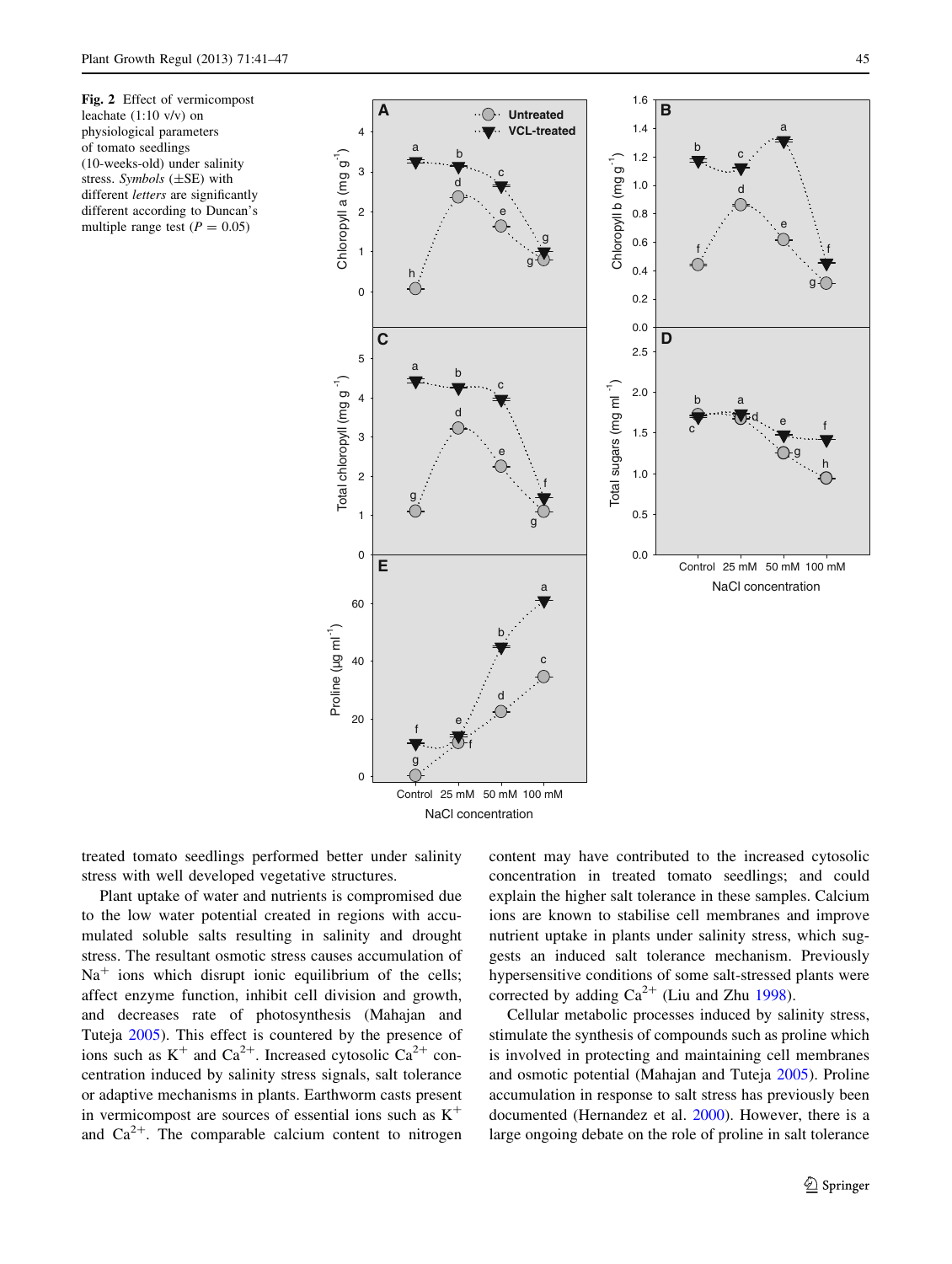in plants (Chen et al. [2007\)](#page-6-0). Under normal conditions the amino acid is synthesised from available glutamine in plant leaves. Osmotic adjustment is a key phase when referring to the function of osmolytes or compatible solutes such as proline. Compatible solutes also protect against oxidative stress. A positive correlation between proline content and salt tolerance in sugar beet was reported by Ghoulam et al. [\(2002](#page-6-0)). This was attributed to the osmotic adjustment and protective function of proline. The amino acid also served as a source of energy and nitrogen during salinity stress. Alia et al. ([1997\)](#page-6-0) postulated that proline functioned as a protective agent of thylakoids from photoinhibitory damage. Proline levels in treated tomato seedlings increased with increasing salinity stress. The accumulation of proline as a salt tolerance mechanism to achieve osmotic adjustment under increasing salinity has been reported for certain cultivars and varieties of Perilla frutescens (Zhang et al. [2012\)](#page-6-0). The mechanism of accumulation of proline may be a co-ordinated interplay of increased synthesis and inhibited catabolism to effect stress tolerance (Lee and Liu [1999;](#page-6-0) Zhang et al. [2012\)](#page-6-0). The amount of proline accumulation under salinity stress varies from species to species. Tissue-cultured tomato shoots showed significant increases in proline levels when incubated under high salinity (Aziz et al. [1999\)](#page-6-0). The greatest difference in proline content between control and VCL-treated tomato seedlings was noted at 100 mM of NaCl (Fig. [2e](#page-4-0)). This shows that tomato seedlings treated with VCL were more tolerant to osmotic stress induced by increased salinity. The rate of proline biosynthesis and mobilisation is upregulated in plants which are less susceptible to osmotic stress (Nayyar and Walia [2003](#page-6-0)).

Increases in proline and total sugar content in hydroponically grown mangroves was recorded as salinity levels increased (100, 200 and 400 mM NaCl) (Parida et al. [2002\)](#page-6-0). The functions of other compatible solutes such as glucose and sucrose include osmotic adjustment, carbon storage and radicle scavenging (Parida et al. [2002](#page-6-0)). The levels of total soluble sugar content were higher in all VCL-treated tomato seedlings. Fairly low NaCl concentrations can stimulate changes in total sugar content. This may be a result of conversion from starch to sugars or reduced use of stored starch in plant tissue. Total soluble sugar content generally increases in salt tolerant plant species (Zhang et al. [2012](#page-6-0)).

A noticeable decline in total chlorophyll content with an increase in salinity stress in both control and treated seedlings were observed (Fig. [2](#page-4-0)c). Interestingly, photosynthetic capacity of VCL-treated tomato seedlings was markedly improved with significantly higher total chlorophyll content than in corresponding control seedlings. At 100 mM NaCl, total chlorophyll content of VCL-treated seedlings was significantly better than the control (Fig. [2c](#page-4-0)). Decrease in total chlorophyll at higher concentrations of salt (200–400 mM) can be attributed to damage of chloroplasts and/or heightened chlorophyllase activity. Changes in the ratio between lipids and proteins in pigmentprotein complexes may also contribute to the decrease (Iyengar and Reddy [1996\)](#page-6-0). In this study, vermicompost leachate may have helped to alleviate damage to the chloroplasts and complexes by reducing chlorophyllase activity.

The role of microorganisms, present in vermicompost and vermicompost by-products such as VCL, in plant growth hormone production was extensively reviewed by Sinha et al. [\(2009](#page-6-0)). The authors cite substantial evidence to support the view that earthworms improve microbial populations in soils that show enhanced plant growth hormone (auxins, gibberellins, cytokinins and ethylene) content. The presence and function of plant hormones in salinityinduced plant stress was earlier described by Vaidyanathan et al. ([1999\)](#page-6-0). Plant hormones most commonly associated with stresses are ABA, cytokinins and ethylene. It would appear that ABA content in roots and leaves of salt-stressed plants is mediated by pH levels. The root-to-shoot communication as described by Blackman and Davies ([1985\)](#page-6-0) may explain how ABA can stimulate stomatal closure in response to water deficiencies in the soil as a result of salinity-stress. The growth limiting effects of NaCl on certain plants is essentially alleviated by ABA (Popova et al. [1995\)](#page-6-0). Romero-Aranda et al. ([2001\)](#page-6-0) reported that in tomato plants stomatal density was reduced in response to increased salinity. Abscisic acid increases proline biosynthesis, which would have accounted for increase in proline levels in VCL-treated tomato seedlings. Similarly, trace amounts of growth promoting hormones such as auxin and gibberellic acid may have stimulated root and shoot growth in VCL-treated tomato seedlings. Results of this study indicate that salt stress tolerance mechanisms of tomato seedlings may have been physiologically stimulated with the addition of VCL.

# **Conclusions**

Natural and anthropogenic-induced soil salinity stress in agricultural land poses a major threat to crop production. Constraints imposed by soil salinity on agricultural productivity are predicted to increase in coming years. Osmotic and oxidative stress as a result of soil-salinity stress has a greater effect on leaf growth than on root growth. Vermicompost leachate was a suitable soil amendment alternative as it improved root, shoot, stem and leaf growth and development under elevated saline conditions. Tomato seedlings treated with VCL were more tolerant to osmotic and oxidative stress due to the